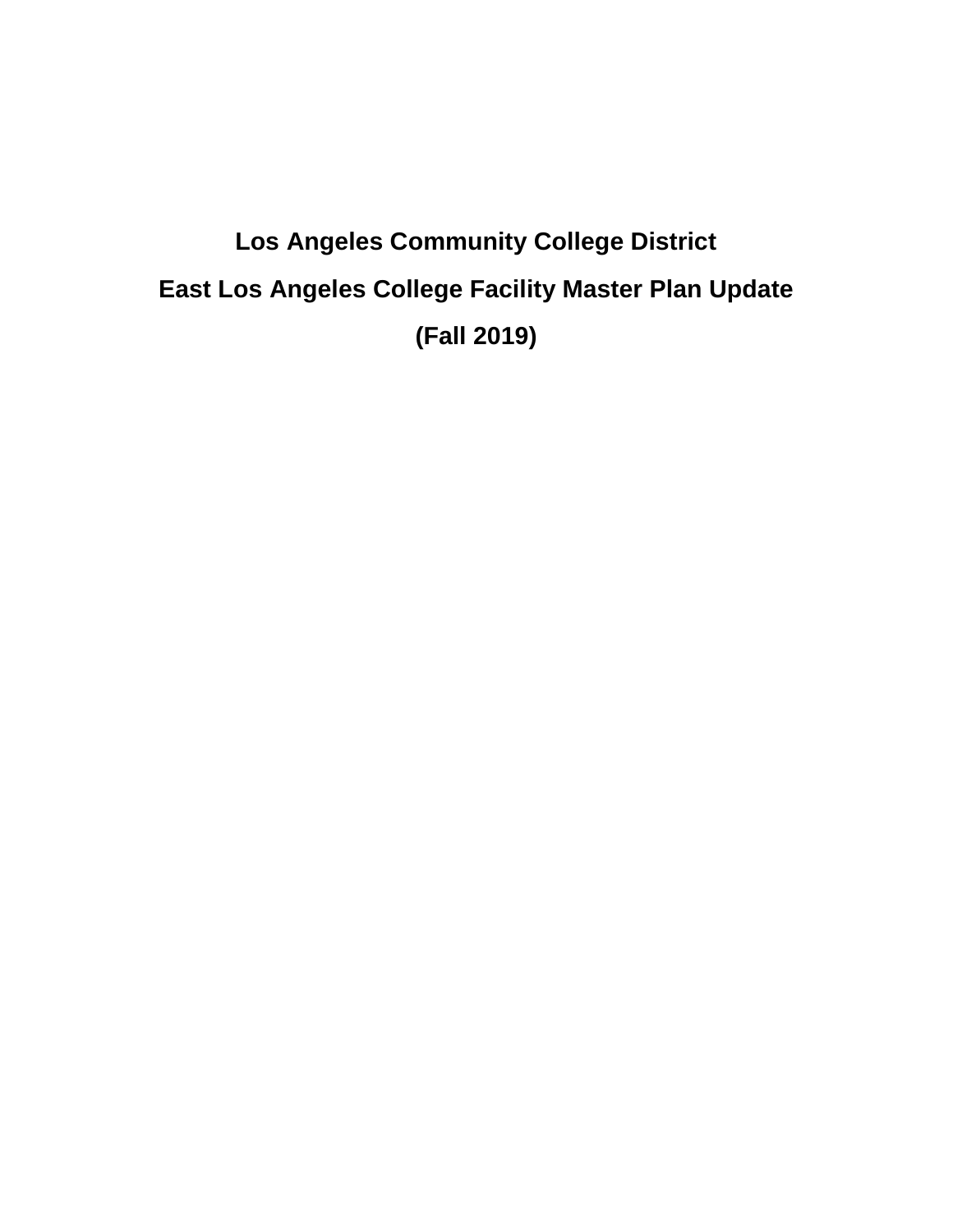# **Los Angeles Community College District**

# **East Los Angeles College Facility Master Plan Update**

# **Introduction**

This is the latest in a series of updates to the East Los Angeles College Facility Master Plan. The purpose of this update to the Facilities Master Plan (hereinafter referred to as the 2019 Master Plan Update) is to:

- Coordinate facilities with programming and enrollment needs;
- Optimize building utilization and capacity load ratios and maximize student engagement; and
- Balance planning with funding availability.

The 2019 Master Plan Update involves construction of three new buildings, renovation/upgrade of two facilities, demolition of numerous smaller, obsolete buildings to accommodate the new buildings, and the elimination of some previously-approved (but unbuilt) buildings. Overall, the campus building square footage would decrease by 61,689 square feet (sf) as compared to previously approved plans. The change would help to right-size the campus facilities to educational needs and demands.

The new construction, in conjunction with demolition activities, would not increase the overall campus square footage beyond what has been previously approved or have any direct effect on campus enrollment or employment.

### **Background**

A Facilities Master Plan was adopted for East Los Angeles College in 2002. The Facilities Master Plan was subsequently revised in 2004, 2008, 2009, 2013, and 2015. Analysis under the California Environmental Quality Act (CEQA) was completed for each of these iterations: 2002 Environmental Impact Report (EIR), 2004 Addendum, 2008 Addendum, 2009 Supplemental EIR (SEIR), 2013 Addendum, and 2015 Addendum.

### **2019 Master Plan Update**

As noted above, the 2019 Master Plan Update includes the following changes (also shown in Table 1):

• Construction of a new 51,538 square-foot (sf) Nursing, Allied Health, and Public Service building on the H8 site. In conjunction with this construction, the following buildings would be used for swing space and then demolished: G9 Nursing Building, and bungalows F9-101, F9-102, F9-103, F9-104, F9-105, F9-106, F9-107, F9-108, F9-109, F9-110, F9-111, F9-112, F9-113, A4, A6-101, A6-102, A6-103, A6-104, A6-105, and C2- 113 (totaling 36,025 sf). Further, the following previously approved building will no longer be constructed: Public Safety building (47,344 sf). Finally, the previously approved renovation of the offsite 1055 Corporate Center Drive building for the Nursing / Allied Health program (57,822 sf) will not occur. In total, 87,369 sf of campus building will no longer exist or be planned as a result of the 2019 Master Plan Update (\*this total does not include the 57,822 sf previously planned for renovation at 1055 Corporate Center Drive because the building will still exist).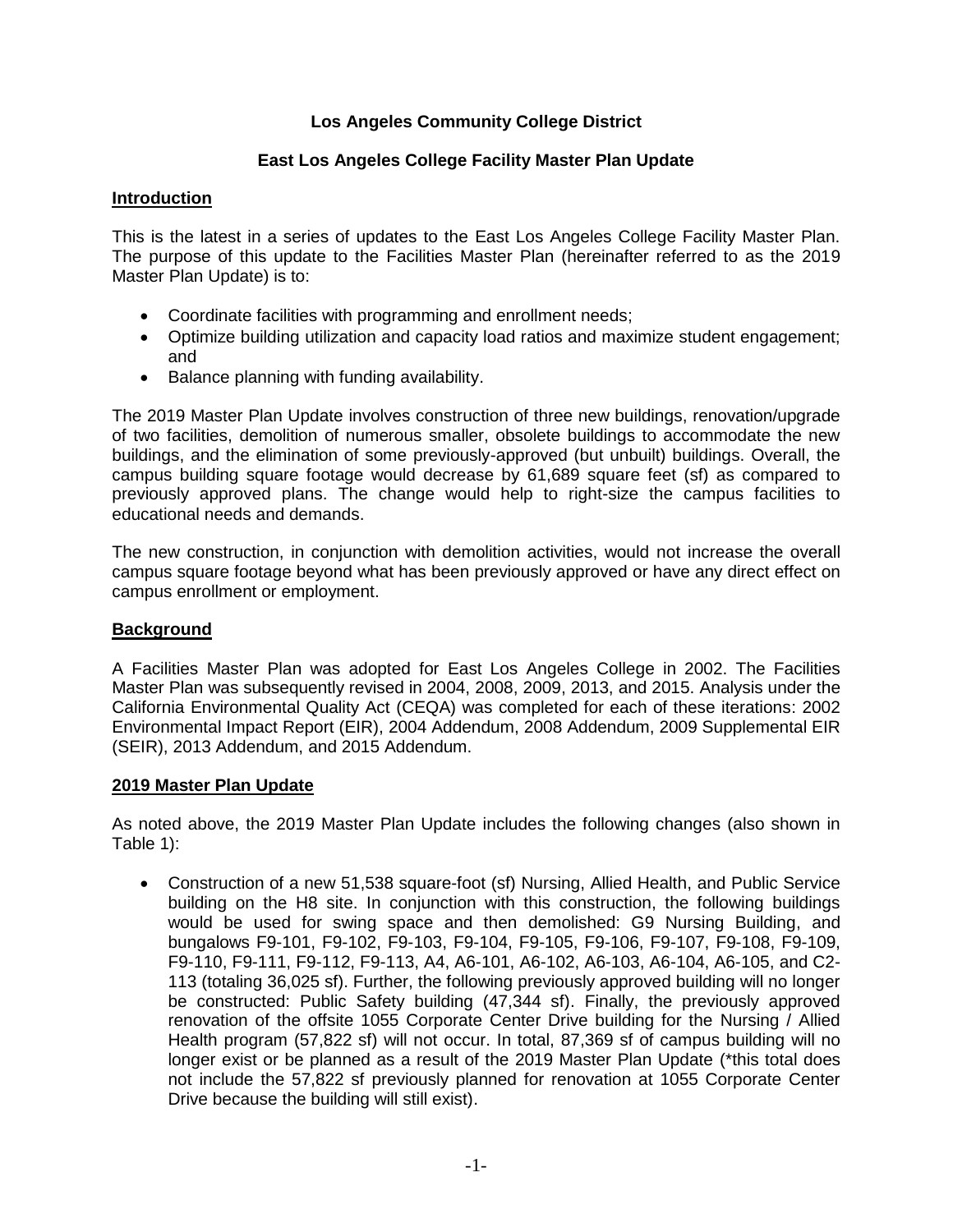- Construction of new 37,800 sf Maintenance & Operations buildings. In conjunction with this construction, the following buildings would be demolished: K9A, K9B, H9, D7A, Stadium Lot Storage building, and seventeen maintenance and operations storage containers. In total, the buildings to be demolished amount to 27,540 sf that will no longer exist as a result of the 2019 Master Plan Update.
- Construction of a new 119,538 sf Kinesiology, Wellness and Athletics Center building and adjacent athletic fields (i.e., reconfigured soccer/multi-purpose field, new softball field, accompanying bleachers with seating for approximately 1,000 at the softball field and 1,500 at the soccer/multipurpose field, and a new sound system). In conjunction with this construction, the following buildings would be demolished: Men's Gymnasium C1, Women's Gymnasium E9, and bungalows C2 101-112 and C2 121-130. In total, the buildings to be demolished amount to 97,834 sf that will no longer exist as a result of the 2019 Master Plan Update.
- Upgrade of the Central Plant facility equipment. This would entail expanding the capacity of the Central Plant to adequately and efficiently supply the cooling and heating needs of the campus. The new equipment may increase building size up to 3,200 sf.
- Renovation of the G3 Auditorium and B5 Weingart Stadium to make ADA and AV/IT upgrades (no building expansion).

No other revisions to Master Plan are proposed. The 2019 Master Plan Update does not affect previously-projected campus enrollment or employment.

Exhibits 1, 2, and 3 show maps of: (1) the existing Master Plan, (2) proposed changes, and (3) the proposed Master Plan after the proposed revisions are implemented.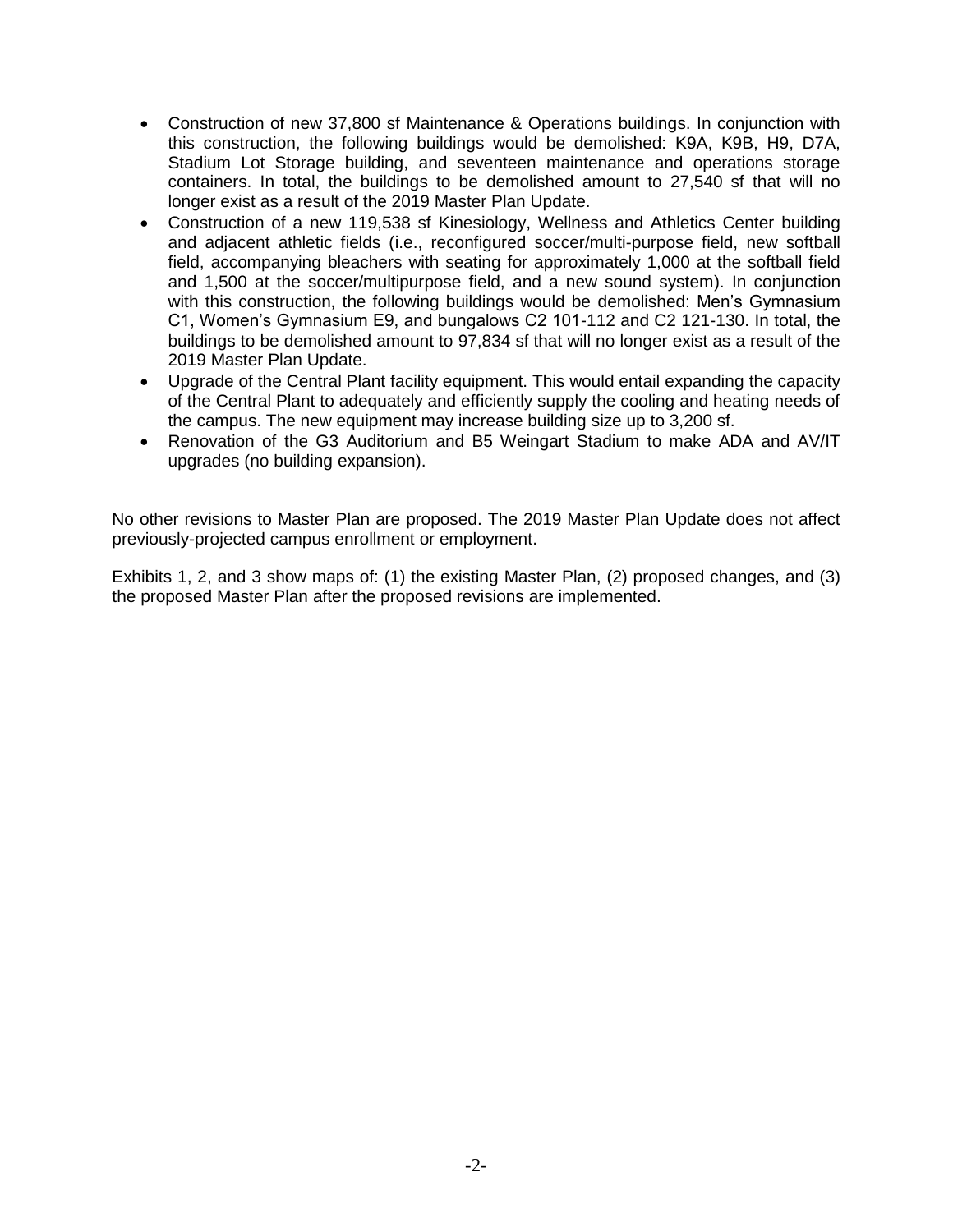# **TABLE 1 2019 FACILITY MASTER PLAN UPDATE PROJECTS**

| <b>TABLE 1: SUMMARY OF PROPOSED CHANGES</b>                                                         |                                                        |                                                        |  |
|-----------------------------------------------------------------------------------------------------|--------------------------------------------------------|--------------------------------------------------------|--|
|                                                                                                     | 2015<br><b>Facilities Master</b><br><b>Plan Update</b> | 2019<br><b>Facilities Master</b><br><b>Plan Update</b> |  |
|                                                                                                     | Existing/<br><b>Previously</b>                         |                                                        |  |
| <b>Facility</b>                                                                                     | <b>Approved GSF</b>                                    | <b>Proposed GSF</b>                                    |  |
| <b>NEW FACILITIES</b>                                                                               |                                                        |                                                        |  |
| New Nursing / Allied Health / Public Service Building                                               | ---                                                    | 51,538                                                 |  |
| New Maintenance & Operations Buildings                                                              | ---                                                    | 37,800                                                 |  |
| New Kinesiology, Wellness and Athletic Center (KWAC)                                                | ---                                                    | 119,538                                                |  |
| Central Plant (New Equipment)                                                                       | 3,520                                                  | 6,720                                                  |  |
| G3 Auditorium (renovation)                                                                          | 52,739                                                 | no change                                              |  |
|                                                                                                     | <b>Total New GSF Proposed</b>                          | 212,076                                                |  |
| REMOVED FOR NEW NURSING / ALLIED HEALTH / PUBLIC SERVICE BUILDING                                   |                                                        |                                                        |  |
| Public Safety Building (No Longer Proposed)                                                         | 47,344                                                 | -47,344                                                |  |
| Nursing / Allied Health Building (Renovation of 1055 Corporate<br>Center Drive No Longer Proposed)* | 57,822                                                 | ----                                                   |  |
| G9 Nursing Building (demo)                                                                          | 19,327                                                 | $-19,327$                                              |  |
| F9-101 Bungalow (demo)                                                                              | 960                                                    | $-960$                                                 |  |
| F9-102 Bungalow (demo)                                                                              | 960                                                    | -960                                                   |  |
| F9-103 Bungalow (demo)                                                                              | 960                                                    | $-960$                                                 |  |
| F9-104 Bungalow (demo)                                                                              | 960                                                    | -960                                                   |  |
| F9-105 Bungalow (demo)                                                                              | 960                                                    | -960                                                   |  |
| F9-106 Bungalow (demo)                                                                              | 960                                                    | $-960$                                                 |  |
| F9-107 Bungalow (demo)                                                                              | 960                                                    | $-960$                                                 |  |
| F9-108 Bungalow (demo)                                                                              | 960                                                    | $-960$                                                 |  |
| F9-109 Bungalow (demo)                                                                              | 960                                                    | $-960$                                                 |  |
| F9-110 Bungalow (demo)                                                                              | 960                                                    | $-960$                                                 |  |
| F9-111 Bungalow (demo)                                                                              | 1,400                                                  | $-1,400$                                               |  |
| F9-112 Bungalow (demo)                                                                              | 1,400                                                  | $-1,400$                                               |  |
| F9-113 Bungalow (demo)                                                                              | 500                                                    | $-500$                                                 |  |
| A4 Bungalow (demo)                                                                                  | 2,064                                                  | $-2,064$                                               |  |
| A6-101 Bungalow (demo)                                                                              | 950                                                    | $-950$                                                 |  |
| A6-102 Bungalow (demo)                                                                              | 950                                                    | $-950$                                                 |  |
| A6-103 Bungalow (demo)                                                                              | 950                                                    | $-950$                                                 |  |
| A6-104 Bungalow (demo)                                                                              | 950                                                    | $-950$                                                 |  |
| A6-105 Bungalow (demo)                                                                              | 950                                                    | $-950$                                                 |  |
| C2-113 Bungalow (demo)                                                                              | 984                                                    | $-984$                                                 |  |
|                                                                                                     | <b>Subtotal Removed</b>                                | $-87,369$                                              |  |
| <b>REMOVED FOR NEW MAINTENANCE &amp; OPERATIONS BUILDINGS</b>                                       |                                                        |                                                        |  |
| K9A (demo)                                                                                          | 5,040                                                  | $-5,040$                                               |  |
| K9B (demo)                                                                                          | 1,920                                                  | $-1,920$                                               |  |
| H9 (demo)                                                                                           | 9,906                                                  | $-9,906$                                               |  |
| D7A (demo)                                                                                          | 1,580                                                  | $-1,580$                                               |  |
| Stadium Lot Storage (demo)                                                                          | 4,950                                                  | $-4,950$                                               |  |
| M&O Storage Containers (17 total) (demo)                                                            | 4,144                                                  | $-4,144$                                               |  |
|                                                                                                     | <b>Subtotal Removed</b>                                | $-27,540$                                              |  |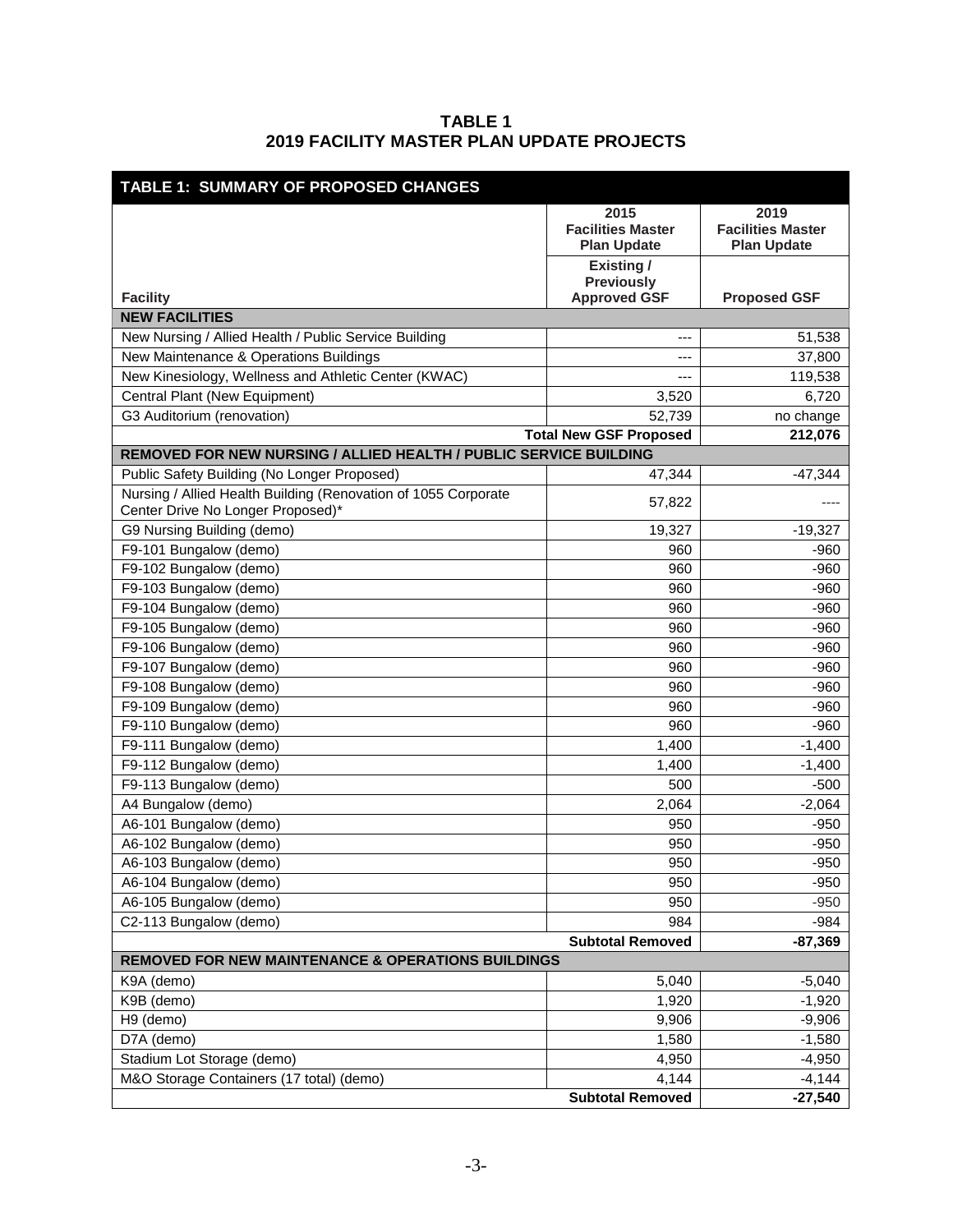| <b>TABLE 1: SUMMARY OF PROPOSED CHANGES</b>                         |                                                |                                                |  |
|---------------------------------------------------------------------|------------------------------------------------|------------------------------------------------|--|
|                                                                     | 2015                                           | 2019                                           |  |
|                                                                     | <b>Facilities Master</b><br><b>Plan Update</b> | <b>Facilities Master</b><br><b>Plan Update</b> |  |
|                                                                     | Existing/<br><b>Previously</b>                 |                                                |  |
| <b>Facility</b>                                                     | <b>Approved GSF</b>                            | <b>Proposed GSF</b>                            |  |
| REMOVED FOR NEW KINESIOLOGY, WELLNESS AND ATHLETICS CENTER BUILDING |                                                |                                                |  |
| Men's Gymnasium C1 (demo)                                           | 37,892                                         | $-37,892$                                      |  |
| Women's Gymnasium E9 (demo)                                         | 32,753                                         | $-32,753$                                      |  |
| Bungalows C2 101-112, C2 121-130 (demo)                             | 27,189                                         | $-27,189$                                      |  |
|                                                                     | <b>Subtotal Removed</b>                        | $-97,834$                                      |  |
|                                                                     |                                                |                                                |  |
|                                                                     | <b>Total New</b>                               | 212,076                                        |  |
|                                                                     | <b>Total Removed</b>                           | $-212,743$                                     |  |
|                                                                     |                                                |                                                |  |
|                                                                     | <b>TOTAL</b>                                   | -667                                           |  |
| <b>SOURCE:</b> Stir Architecture, 2019.                             |                                                |                                                |  |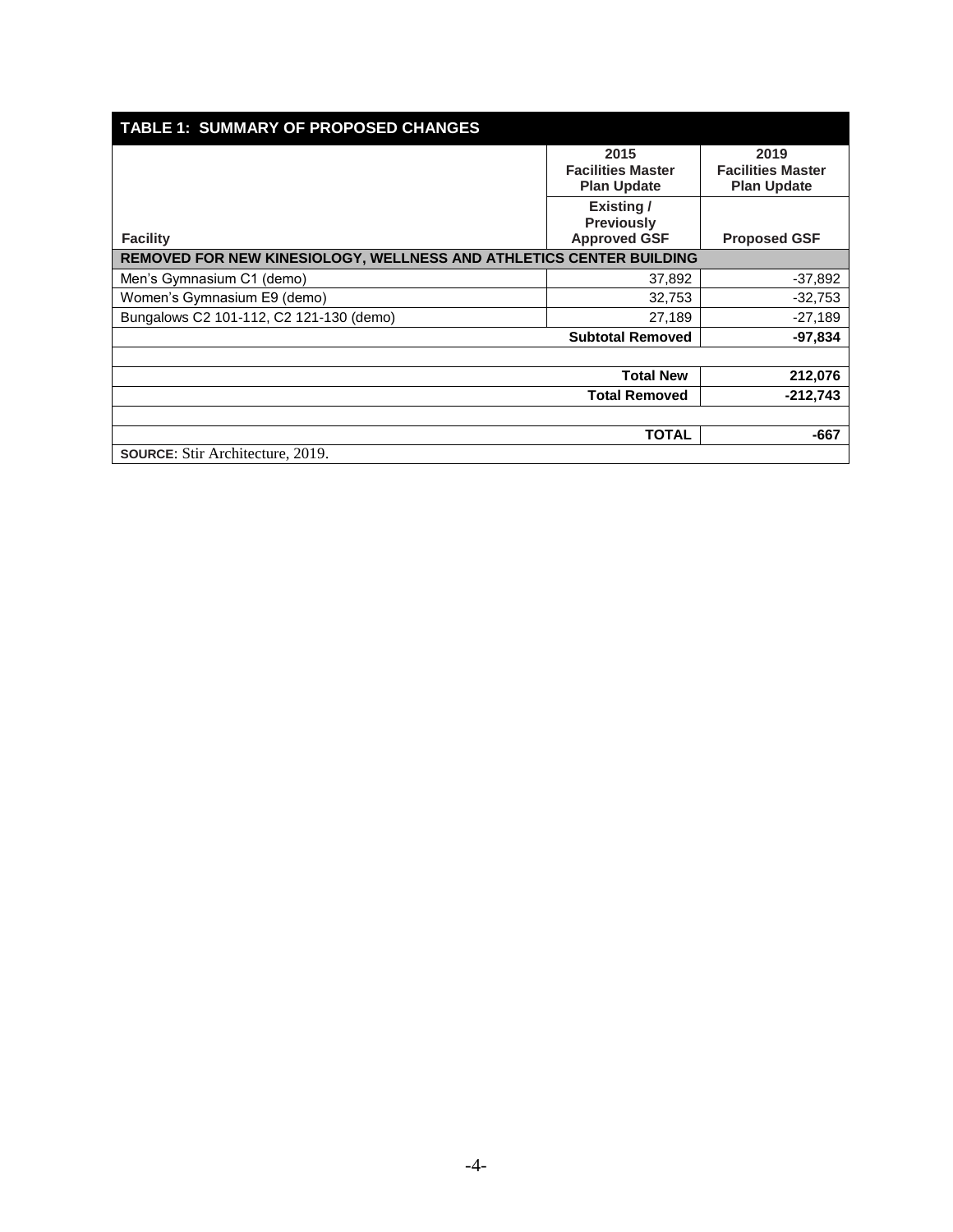

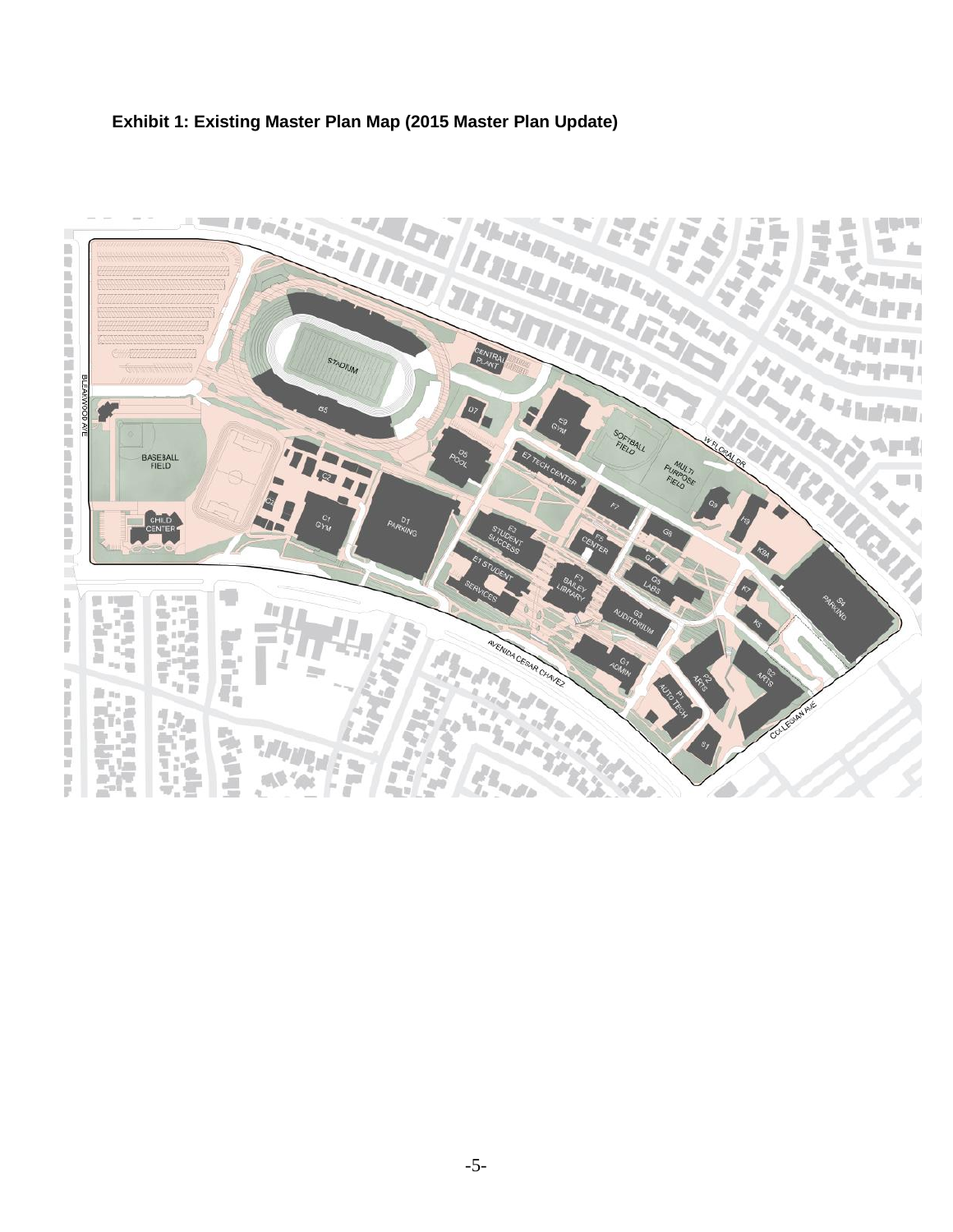

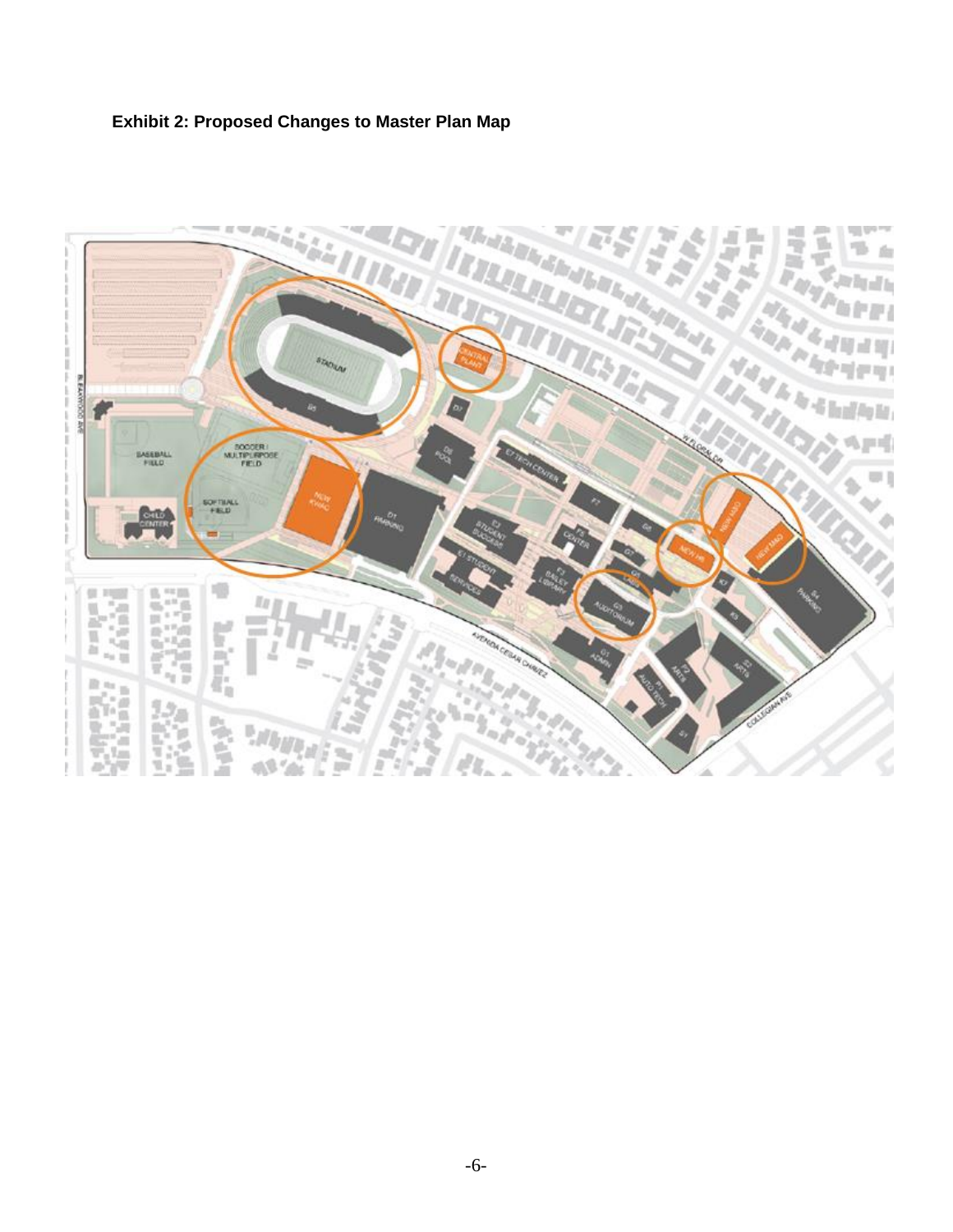

# **Exhibit 3: Proposed Master Plan Map**